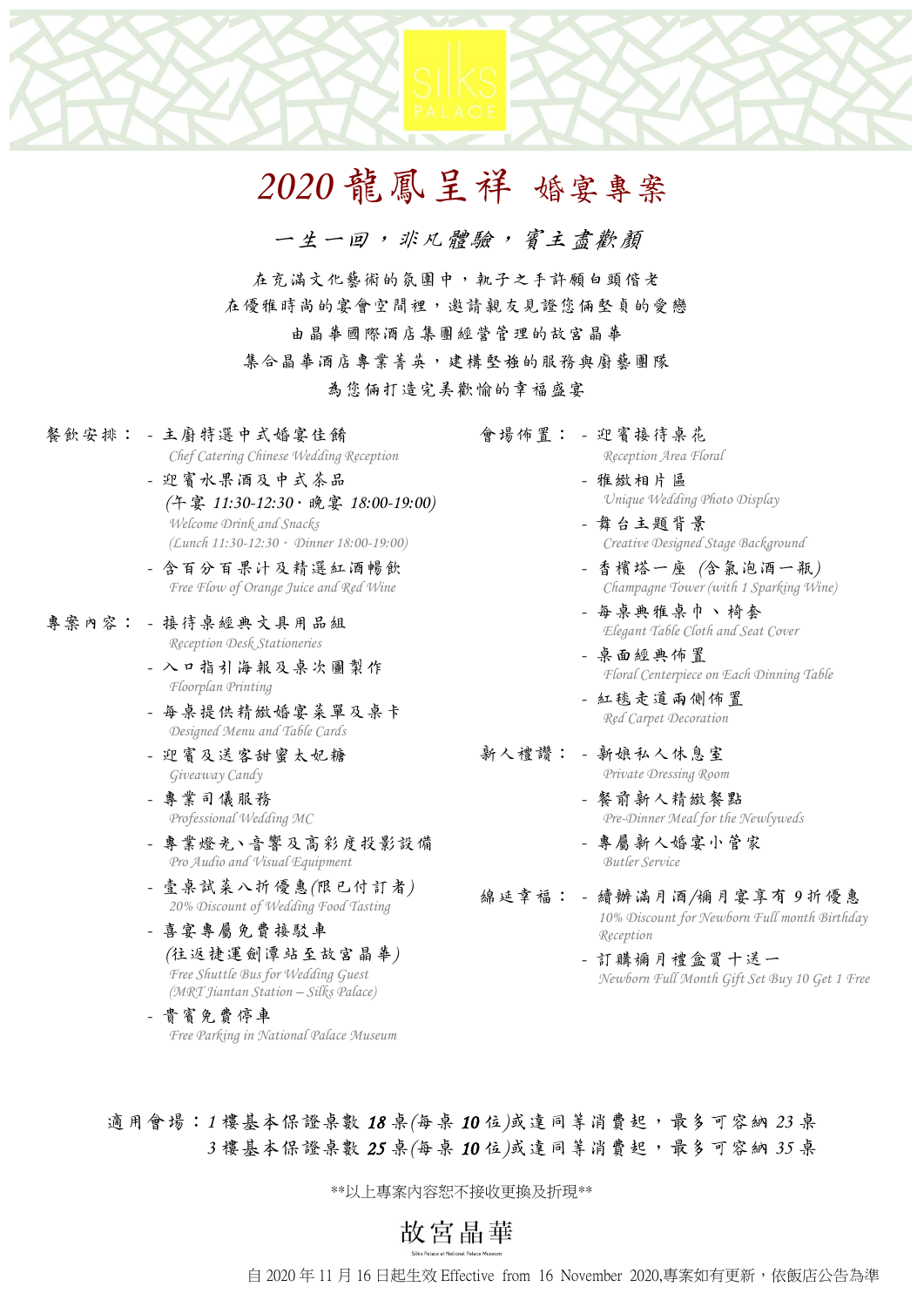## 故 宮 御 饌 小 滿 漢

#### *Assorted Entree*

糖漬栗子 宮保松阪豬 *Sweet Chestnut Stir-Fried Kobe Pork with Dried Chilli* 琥珀核桃 椒鹽酥吊片 *Walnut in Malt Sugar Deep-Fired Squid with Salt and Pepper* 酒香醉雞 云耳筊白筍 *Marinated Chicken with Shao-shin Wine Sautéed Water Bamboo with Fungus* 舟山海蜇 金沙杏鮑菇 *Jelly Fish Braised Mushroom with Egg Yolk*

## 富貴龍蝦拼 盤

*(*龍蝦、烏魚子、燻鮭魚、和風沙拉*) Lobster, Smoked Salmon and Mullet Roe with Salad* 

花田囍事滿月 圓 *Sweet Rice Dumpling with Longan , Jelly Fungus and Taro*

虎 掌 原 粒 鮑 *Braised Abalone with Pork's Tender in Oyster Sauce*

> 弦紋鼎 雪 蛤 海 皇 羹 *Braised Seafood and Frog's Cream Soup*

## 東坡肉佐銀絲 捲

*Dong-Po Pork with Seasonal Vegetable and Steamed Bun*

翠 玉 白 菜 *Cabbage Jade*

樹子蒸海 斑 *Steamed Grouper with Tree Pod*

姬松茸燉烏 雞

*Double-Boiled Chicken Soup with Mathutake*

### 櫻花蝦干貝米 糕

*Steamed Glutinous Rice with Dried Sakura Shrimp, Dried Scallop*

多寶格御點 集

*Classic Desserts in Chinese Curio Box*

季節怡鮮 果 *Seasonal Fresh Fruit Platter*

每桌 *NT\$18,800* 另加一成服務費*(*每桌 *10* 位*)*

\*\*菜單內豬肉及其製品產地:台灣\*\*

\*\*若因環境因素而影響食材提供,故宮晶華將保有調整菜色的權利\*\*

# 故宮晶華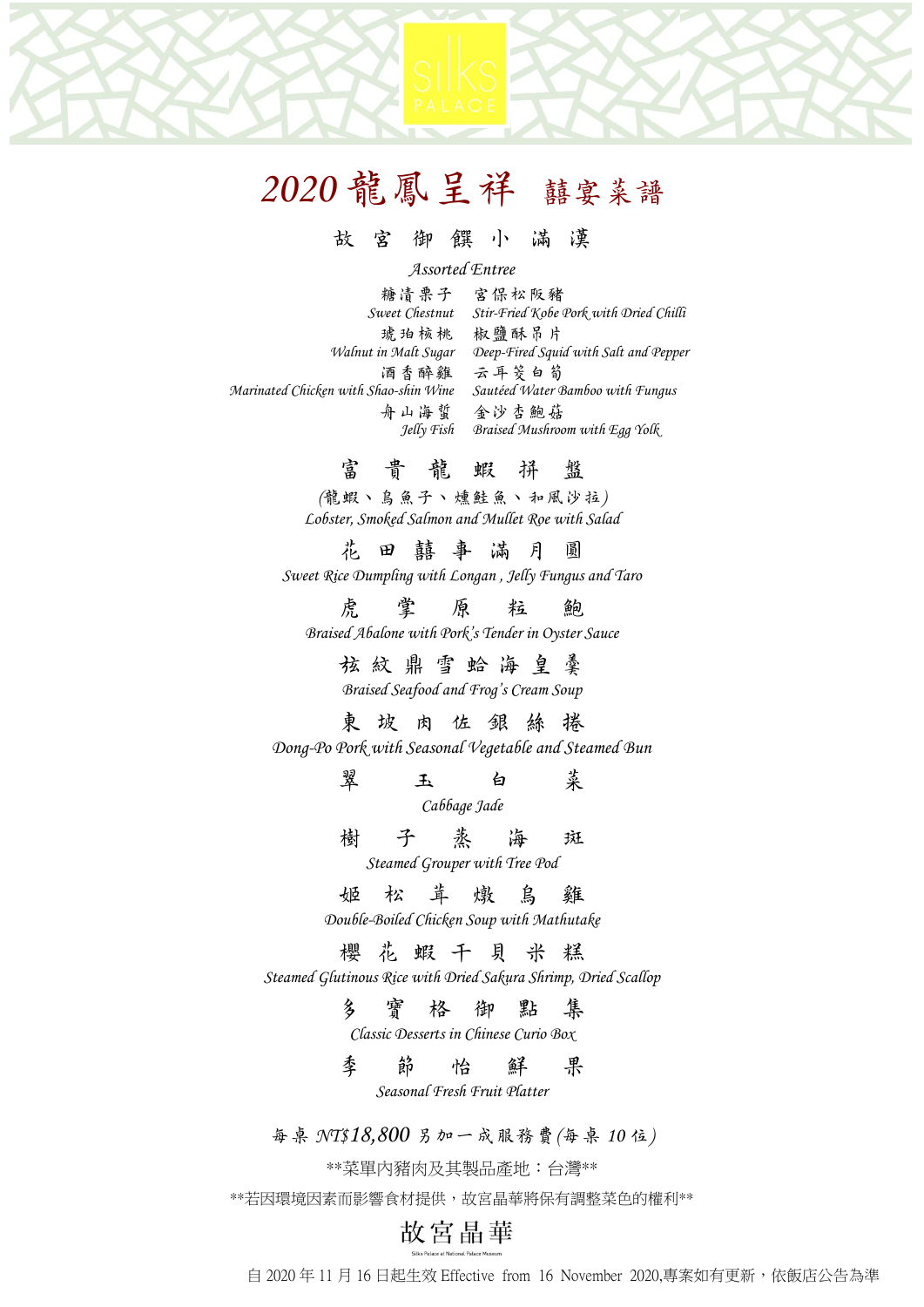### 故 宮 御 饌 小 滿 漢

#### *Assorted Entree*

| 糖请栗子                                  | 宮保松阪豬                                  |
|---------------------------------------|----------------------------------------|
| Sweet Chestnut                        | Stir-Fried Kobe Pork with Dried Chilli |
| 琥珀核桃                                  | 椒鹽酥吊片                                  |
| Walnut in Malt Sugar                  | Deep-Fired Squid with Salt and Pepper  |
| 酒香醉雞                                  | 云耳等白筍                                  |
| Marinated Chicken with Shao-shin Wine | Sautéed Water Bamboo with Fungus       |
| 舟山海蜇                                  | 金沙杏鮑菇                                  |
| Jelly Fish                            | Braised Mushroom with Egg Yolk         |
|                                       |                                        |

祥龍戲 鴛鴦 *(*龍蝦、烏魚子、鮮干貝、和風沙拉*) Lobster, Scallops and Mullet Roe with Salad* 

花田囍事滿月 圓 *Sweet Rice Dumpling with Longan, Jelly Fungus and Taro*

海參扣原粒鮑 *Braised Abalone and Sea Cucumber with Oyster Sauce*

## 弦紋鼎 燕 窩 海 鮮 羹 *Braised Rich Soup with Fish, Shrimps, Crab Meat and Bird's Nest*

## 蒜蓉銀絲蒸大 蝦

*Steamed Prawns with Green Bean Noodles and Garlic*

翠 玉 白 菜

*Cabbage Jade*

清蒸龍虎 斑 *Steamed Tiger Grouper with Spring Onion*

#### 鮮人參燉烏 雞

*Double-Boiled Chicken Soup with Ginseng*

# 蒲燒鰻米 糕

*Steamed Glutinous Rice with Eel*

### 多寶格御點 集

*Classic Desserts in Chinese Curio Box*

季 節 怡 鮮 果 *Seasonal Fresh Fruit Platter*

每桌 *NT\$20,800* 另加一成服務費*(*每桌 *10* 位*)*

\*\*菜單內豬肉及其製品產地:台灣\*\*

\*\*若因環境因素而影響食材提供,故宮晶華將保有調整菜色的權利\*\*

# 故宮晶華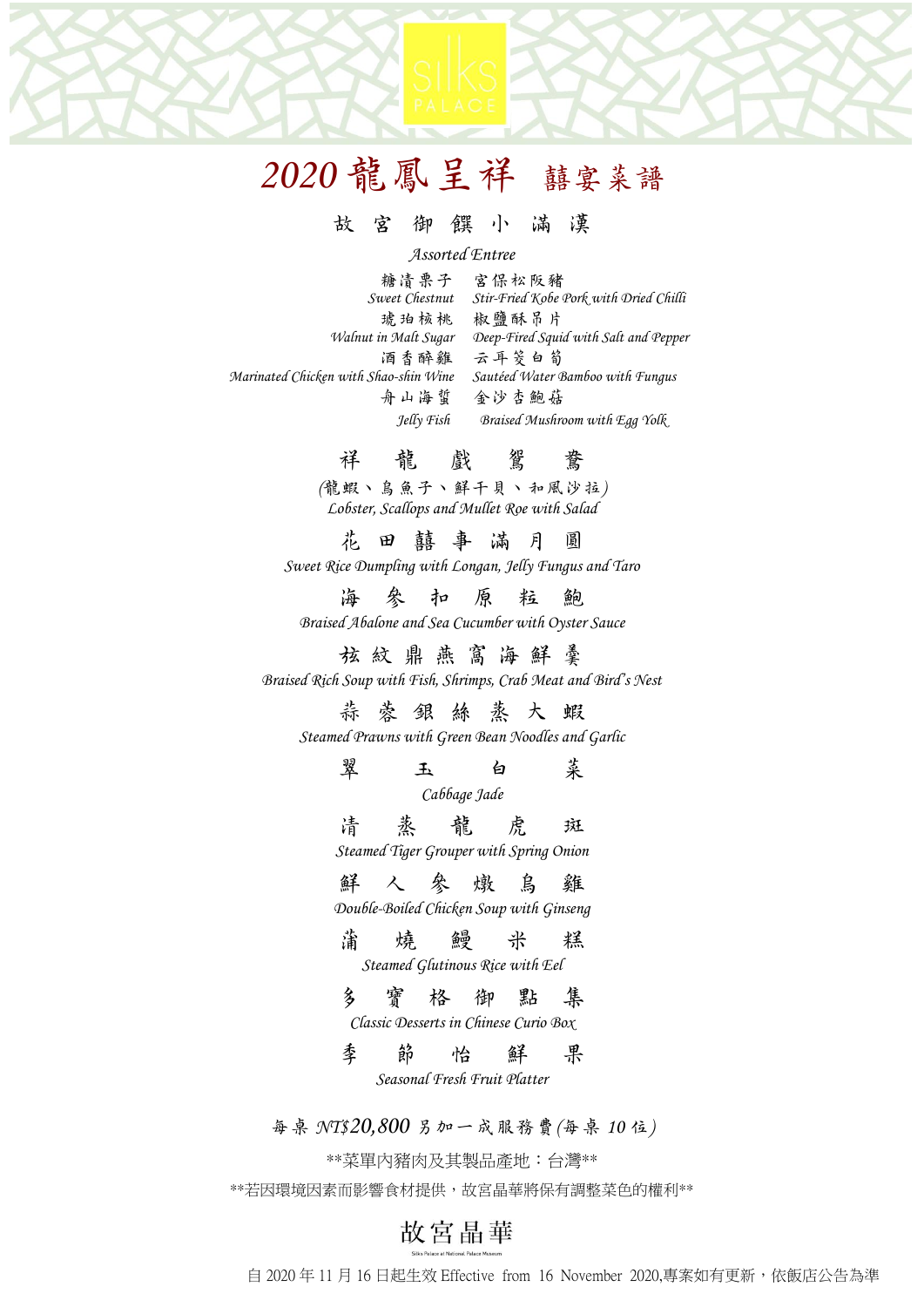### 故 宮 御 饌 小 滿 漢

*Assorted Entree*

琥珀核桃 紅袍乳豬 *Walnut in Malt Sugar Roasted Sucking Pig* 梅汁蕃茄 椒鹽吊片 *Cherry Tomato Preserved with Plum Deep-Fired Squid with Salt and Pepper* 舟山海蜇 金沙杏鮑菇 *Jelly Fish Braised Mushroom with Egg Yolk* 酒香醉雞 宮保蟹腿仁 *Marinated Chicken with Shao-shin Wine Stir-Fried Kobe Crab Meat with Dried Chill*

和風鮮 干 貝 蝦 沙 拉*(*位上*)*

*Scallop and Shrimp Salad with Japanese Dressing*

花田囍事滿月 圓

*Sweet Rice Dumpling with Longan, Jelly Fungus and Taro*

上 湯 焗 龍 蝦(每位半隻)

*Braised Lobster with Superior Soup*

弦 紋 鼎 一 品 佛 跳 牆

*Buddha's Tureen with Chicken, Sea Cucumber, Dried Scallop and Fish Maw*

秘 製 羊 小 排

*Pan-Fried Lamb Chop with Homemade Sauce*

翠 玉 白 菜

*Cabbage Jade*

荷 葉 蒸龍虎 斑

*Steamed Tiger Grouper wrapped in Lotus leaf*

人參玉瓊 雞

*Double-Boiled Chicken Soup with Glutinous and Ginseng Stuffing* 

烏魚子 米 糕

*Steamed Glutinous Rice with Mullet Roe*

#### 多寶格御點 集

*Classic Desserts in Chinese Curio Box*

季 節 怡 鮮 果 *Seasonal Fresh Fruit Platter*

每桌 *NT\$23,800* 另加一成服務費*(*每桌 *10* 位*)*

\*\*菜單內豬肉及其製品產地:台灣\*\*

\*\*若因環境因素而影響食材提供,故宮晶華將保有調整菜色的權利\*\*

# 故宮晶華